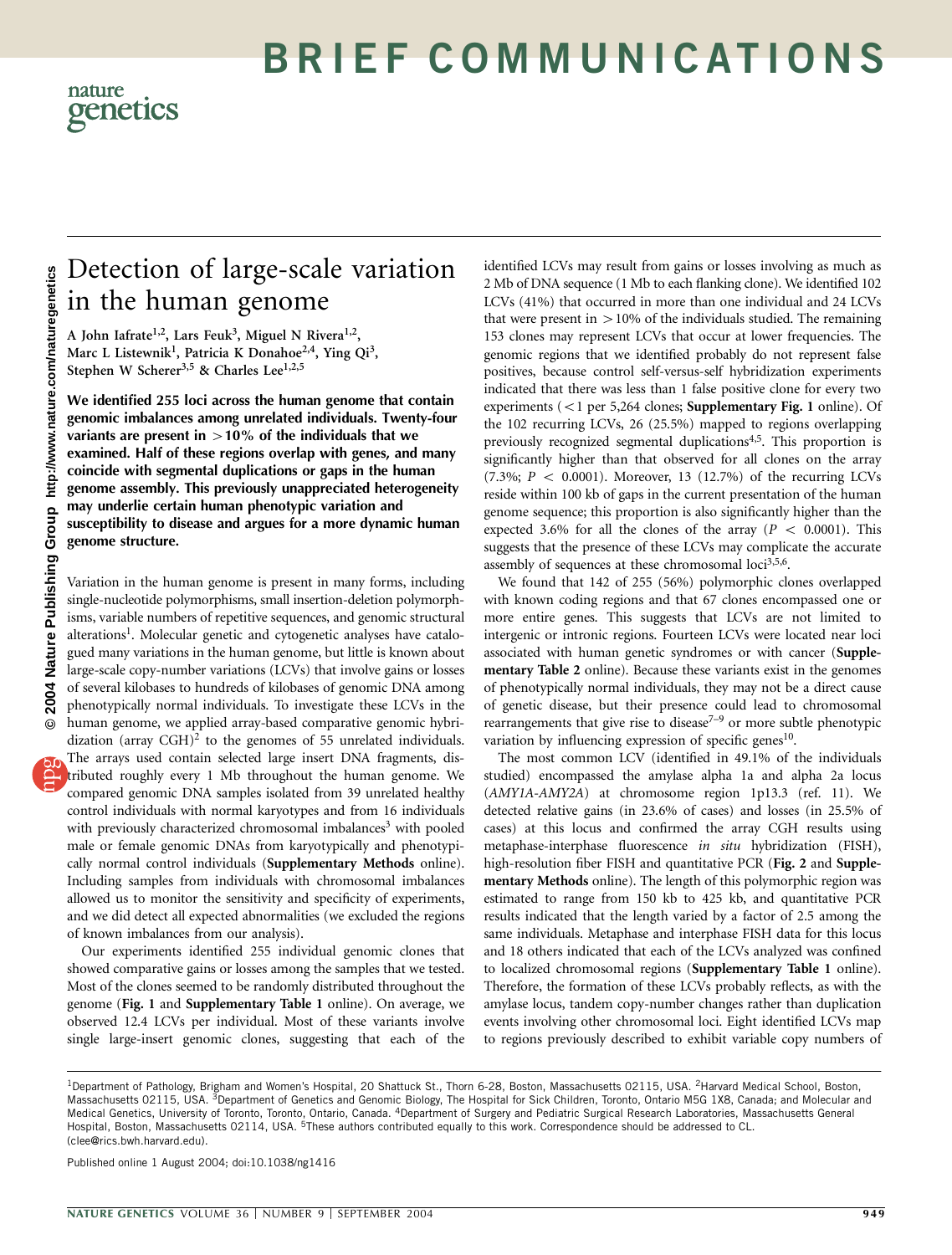

Figure 1 Distribution of LCVs in the human genome. Circles to the right of each chromosome ideogram show the number of individuals with copy gains (blue) and losses (red) for each clone among 39 unrelated, healthy control individuals. Green circles to the left indicate known genome sequence gaps within 100 kb of the clone, or segmental duplications known to overlap the clone, as compared to the Human Recent Segmental Duplication Browser. Cytogenetic band positions are shown to the left.

genes or pseudogenes in the general population (Supplementary Table 2 online).

We described more than 200 LCVs in the human genome. Twenty-four of these variants are present in  $> 10\%$  of the individuals that we studied, and six of these variants are present at a frequency of 420%. Because the array platform used for these studies comprises only 12% of the total human genome sequence, denser arrays<sup>12</sup> will probably detect additional new genomic variations. In contrast to most small-scale genetic polymorphisms, the LCVs described here may have an important functional effect on the evolution of the human genome. To catalog this large-scale genomic variation, we collated all the available information into a database (the Genome Variation Database), which will be a crucial resource in correlating these genomic variations with experimental findings and clinical outcomes.

URLs. The Genome Variation Database is available at http://projects. tcag.ca/variation/. The Human Recent Segmental Duplication Browser is available at http://projects.tcag.ca/humandup/.